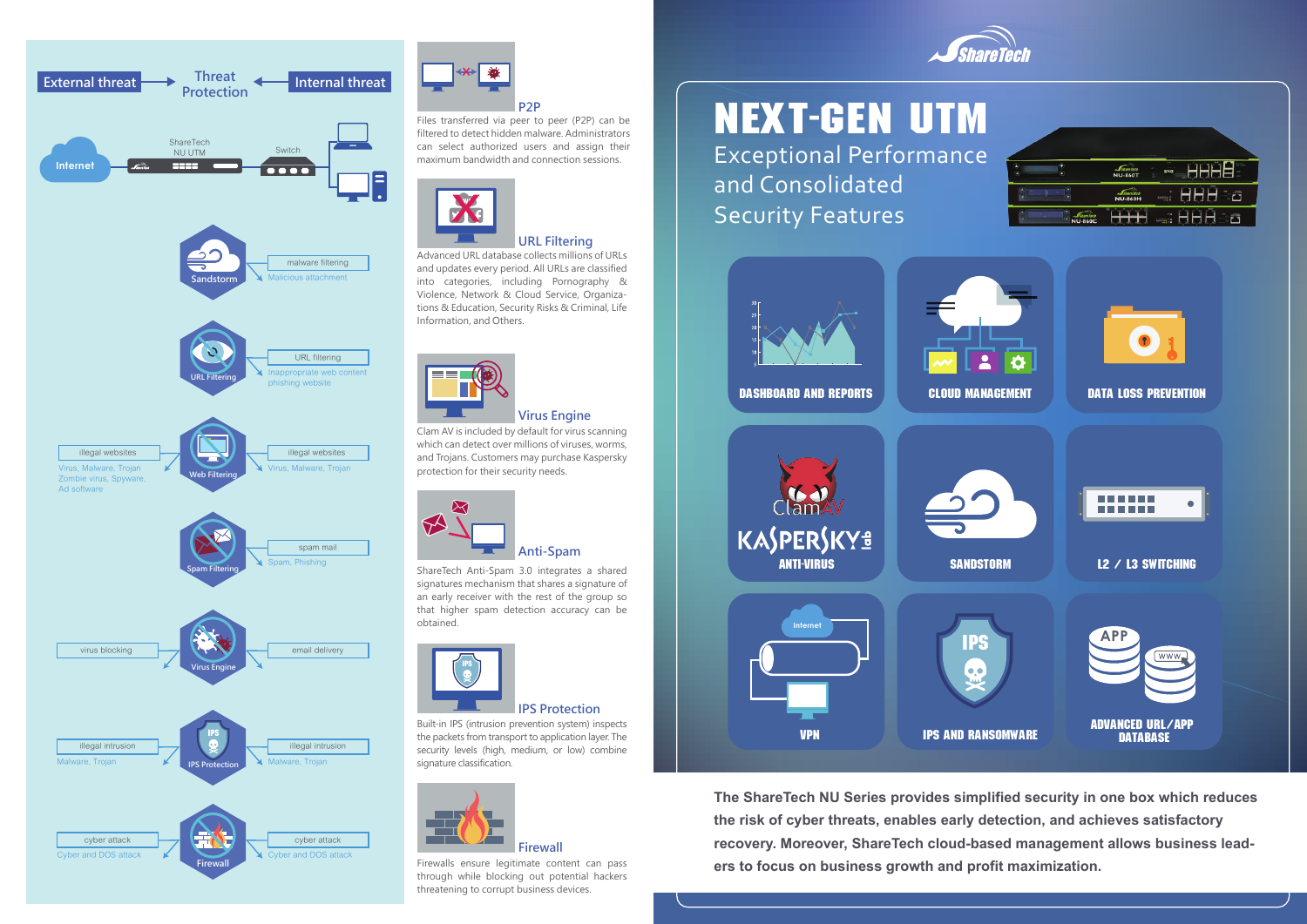|                                            | <b>NU-840</b>         | <b>NU-840H</b>    | <b>NU-860H</b>   | <b>NU-860T</b>              |                               |
|--------------------------------------------|-----------------------|-------------------|------------------|-----------------------------|-------------------------------|
| Hardware                                   |                       |                   |                  |                             | <b>Hardware</b>               |
| <b>Platform size</b>                       | 1U                    | 1U                | 1U               | 1U                          | <b>Platform size</b>          |
| <b>Recommended users numbers</b>           | Under 100             | Under 100         | Under 200        | Under 300                   | <b>Recommended use</b>        |
| <b>Ethernet Interfaces</b>                 | 6 x Gigabit           | 6 x Gigabit       | 6 x Gigabit      | 6 x Gigabit<br>2 x 10G SFP+ | <b>Ethernet Interfaces</b>    |
| <b>Custom ports</b>                        | 5                     | 5                 | 5                | 7                           | <b>Custom ports</b>           |
| <b>USB</b>                                 | $3.0 \times 2$        | $3.0 \times 2$    | $2.0 \times 2$   | $2.0 \times 2$              | <b>USB</b>                    |
| <b>LAN Bypass</b>                          | $\mathsf X$           | X                 | $\bullet$        | $\bullet$                   | <b>LAN Bypass</b>             |
| <b>Power Consumption</b>                   | 65W                   | 65W               | 120W             | 120W                        | <b>Power Consumption</b>      |
| Capacity                                   |                       |                   |                  |                             | Capacity                      |
| <b>Max Firewall Throughput</b>             | 4.2 Gbps              | 4.2 Gbps          | 4.8 Gbps         | 15 Gbps                     | <b>Max Firewall Throud</b>    |
| <b>UTM Throughput</b>                      | 2 Gbps                | 2 Gbps            | 3.3 Gbps         | 10 Gbps                     | <b>UTM Throughput</b>         |
| <b>VPN Throughput</b>                      | 650 Mbps              | 650 Mbps          | 800 Mbps         | 850 Mbps                    | <b>VPN Throughput</b>         |
| <b>Anti-Virus Throughput</b>               | 750 Mbps              | 750 Mbps          | 600 Mbps         | 700 Mbps                    | <b>Anti-Virus Through</b>     |
| <b>IPS Throughput</b>                      | 750 Mbps              | 750 Mbps          | 650 Mbps         | 700 Mbps                    | <b>IPS Throughput</b>         |
| <b>Max. Concurrent Sessions</b>            | 2,000,000             | 2,000,000         | 3,000,000        | 3,000,000                   | <b>Max. Concurrent Se</b>     |
| New sessions per second                    | 65,000                | 65,000            | 100,000          | 120,000                     | New sessions per se           |
| Mail scan per day                          | 3,100,000             | 3,100,000         | 4,800,000        | 5,200,000                   | Mail scan per day             |
| <b>VPN Tunnels</b>                         |                       |                   |                  |                             | <b>VPN Tunnels</b>            |
| <b>IPSec VPN</b>                           | 2,000                 | 2,000             | 3,000            | 3,000                       | <b>IPSec VPN</b>              |
| PPTP/L2TP/SSL VPN                          | 600                   | 600               | 1,200            | 1,200                       | PPTP/L2TP/SSL VPN             |
| <b>IP Tunnel</b>                           | 300                   | 300               | 600              | 600                         | <b>IP Tunnel</b>              |
| <b>Network Protection</b>                  |                       |                   |                  |                             | <b>Network Protecti</b>       |
| <b>Gateway security</b>                    | $\bullet$             | $\bullet$         | $\bullet$        | $\bullet$                   | <b>Gateway security</b>       |
| Anti-virus engine                          | Clam AV               | Clam AV           | Clam AV          | Clam AV                     | Anti-virus engine             |
| <b>Kaspersky</b>                           | Optional              | Optional          | 1-year license   | 1-year license              | <b>Kaspersky</b>              |
| <b>HTTPS Filtering</b>                     |                       | ۰                 |                  |                             | <b>HTTPS Filtering</b>        |
| Spam filtering & shared signatures         |                       | ٠                 |                  | $\bullet$                   | Spam filtering & sha          |
| <b>IPS Database</b>                        |                       | $\bullet$         |                  | ó                           | <b>IPS Database</b>           |
| Sandstorm                                  | $\bullet$             |                   |                  | ٠                           | Sandstorm                     |
| <b>Mail Audit</b>                          | Optional              | Optional          | Optional         | $\bullet$                   | <b>Mail Audit</b>             |
| <b>Advanced URL control &amp; database</b> | 1-year license        | 1-year license    | 1-year license   | 1-year license              | <b>Advanced URL cont</b>      |
| Advanced APP control & database            | 1-year license        | 1-year license    | 1-year license   | 1-year license              | <b>Advanced APP cont</b>      |
| <b>WAF</b>                                 |                       |                   |                  |                             | <b>WAF</b>                    |
| <b>Geo IP</b>                              |                       | $\bullet$         |                  |                             | <b>Geo IP</b>                 |
| <b>Dashboard</b>                           | $\mathsf X$           | Optional          | Optional         |                             | <b>Dashboard</b>              |
| Remote log server                          |                       | ٠                 |                  |                             | Remote log server             |
| Co-Defense (switch)                        |                       | $\bullet$         |                  | $\bullet$                   | Co-Defense (switch            |
| Load balance (Out/In)                      | $\bullet$ / $\bullet$ | $\bullet/\bullet$ | $\cdot/$ $\cdot$ | $\bullet/\bullet$           | Load balance (Out/I           |
| <b>Virtual server</b>                      |                       | ٠                 |                  |                             | <b>Virtual server</b>         |
| Authentication                             |                       | $\bullet$         |                  |                             | Authentication                |
| <b>AP Management</b>                       | 100 pcs               | 100 pcs           | 100 pcs          | 100 pcs                     | <b>AP Management</b>          |
| <b>High Availiability</b>                  |                       | ٠                 |                  |                             | <b>High Availiability</b>     |
| <b>Content Record (Web / Virus)</b>        | Only Web              | ۰                 |                  | ٠                           | <b>Content Record (We</b>     |
| <b>Firmware Updates Record (Storage)</b>   | X                     | ۰                 |                  | ٠                           | <b>Firmware Updates F</b>     |
| <b>Auto Update &amp; Storage Status</b>    | Χ                     | ٠                 |                  | ٠                           | <b>Auto Update &amp; Stor</b> |
| <b>VPN</b>                                 |                       | ٠                 |                  | ۰                           | <b>VPN</b>                    |
| <b>IPSec Tunnel</b>                        |                       | ٠                 |                  | ٠                           | <b>IPSec Tunnel</b>           |
| <b>IP Tunnel</b>                           |                       | ۰                 |                  | ٠                           | <b>IP Tunnel</b>              |
| <b>SD-WAN</b>                              |                       |                   |                  |                             | <b>SD-WAN</b>                 |
| <b>Wizard</b>                              |                       | ۰                 |                  |                             | <b>Wizard</b>                 |
| <b>CMS</b>                                 |                       | ٠                 |                  |                             | <b>CMS</b>                    |
| <b>Eye Cloud</b>                           |                       |                   | $\bullet$        | ٠                           | <b>Eye Cloud</b>              |
|                                            |                       |                   |                  |                             |                               |

|                                            | <b>NU-860C</b> | <b>NU-8700C</b>   | <b>NU-8700F</b>   | <b>NU-8700T</b>     | <b>NU-880H</b>    |  |
|--------------------------------------------|----------------|-------------------|-------------------|---------------------|-------------------|--|
| <b>Hardware</b>                            |                |                   |                   |                     |                   |  |
| <b>Platform size</b>                       | 1U             | 1U                | 10                | 1U                  | 2U                |  |
| <b>Recommended users numbers</b>           | Under 300      | Under 400         | Under 400         | Under 400           | 1000-2000         |  |
|                                            |                |                   | 6 x Gigabit       | 6 x Gigabit         |                   |  |
| <b>Ethernet Interfaces</b>                 | 14 x Gigabit   | 14 x Gigabit      | 8 x 1G SFP        | 4 x 10G SFP+        | 18 x Gigabit      |  |
| <b>Custom ports</b>                        | 13             | 13                | 5/8               | 5/4                 | 17                |  |
| <b>USB</b>                                 | $2.0 \times 2$ | $3.0 \times 2$    | $3.0 \times 2$    | $3.0 \times 2$      | $3.0 \times 2$    |  |
| <b>LAN Bypass</b>                          | $\bullet$      | $\bullet$         | $\bullet$         | $\bullet$           | $\bullet$         |  |
| <b>Power Consumption</b>                   | 120W           | 220W              | 220W              | 220W                | 650W              |  |
| Capacity                                   |                |                   |                   |                     |                   |  |
| <b>Max Firewall Throughput</b>             | 12 Gbps        | 18 Gbps           | 18 Gbps           | 25 Gbps             | 16.5 Gbps         |  |
| <b>UTM Throughput</b>                      | 8.4 Gbps       | 12.6 Gbps         | 12.6 Gbps         | 17.5 Gbps           | 11.5 Gbps         |  |
| <b>VPN Throughput</b>                      | 850 Mbps       | 2.1 Gbps          | 2.1 Gbps          | 2.4 Gbps            | 2.5 Gbps          |  |
| <b>Anti-Virus Throughput</b>               | 700 Mbps       | 1.2 Gbps          | 1.2 Gbps          | 1.5 Gbps            | 1.4 Gbps          |  |
| <b>IPS Throughput</b>                      | 700 Mbps       | 1.1 Gbps          | 1.1 Gbps          | 1.4 Gbps            | 1.3 Gbps          |  |
| <b>Max. Concurrent Sessions</b>            | 3,000,000      | 3,000,000         | 5,000,000         | 5,000,000           | 6,000,000         |  |
| New sessions per second                    | 120,000        | 170,000           | 170,000           | 200,000             | 285,000           |  |
| Mail scan per day                          | 5,200,000      | 5,200,000         | 5,200,000         | 5,200,000           | 6,000,000         |  |
| <b>VPN Tunnels</b>                         |                |                   |                   |                     |                   |  |
| <b>IPSec VPN</b>                           | 3,000          | 6,000             | 6,000             | 8,000               | 10,000            |  |
| PPTP/L2TP/SSL VPN                          | 1,200          | 3,000             | 3,000             | 3,000               | 4,000             |  |
| <b>IP Tunnel</b>                           | 600            | 1,500             | 1,500             | 1,750               | 2,000             |  |
| <b>Network Protection</b>                  |                |                   |                   |                     |                   |  |
| <b>Gateway security</b>                    | $\bullet$      | $\bullet$         | $\bullet$         | $\bullet$           | $\bullet$         |  |
| Anti-virus engine                          | Clam AV        | Clam AV           | Clam AV           | Clam AV             | Clam AV           |  |
| <b>Kaspersky</b>                           | 1-year license | 1-year license    | 1-year license    | 1-year license      | 1-year license    |  |
| <b>HTTPS Filtering</b>                     |                | $\bullet$         |                   | $\bullet$           |                   |  |
| Spam filtering & shared signatures         |                | $\bullet$         |                   | $\bullet$           |                   |  |
| <b>IPS Database</b>                        |                | $\bullet$         |                   | $\bullet$           |                   |  |
| Sandstorm                                  |                | ٠                 |                   | ٠                   |                   |  |
| <b>Mail Audit</b>                          |                | ٠                 |                   | ٠                   |                   |  |
| <b>Advanced URL control &amp; database</b> | 1-year license | 1-year license    | 1-year license    | 1-year license      | 1-year license    |  |
| <b>Advanced APP control &amp; database</b> | 1-year license | 1-year license    | 1-year license    | 1-year license      | 1-year license    |  |
| <b>WAF</b>                                 |                |                   |                   |                     |                   |  |
| <b>Geo IP</b>                              |                |                   |                   |                     |                   |  |
| <b>Dashboard</b>                           |                |                   |                   |                     |                   |  |
| Remote log server                          |                |                   |                   |                     |                   |  |
| Co-Defense (switch)                        |                |                   |                   |                     |                   |  |
| Load balance (Out/In)                      | $\cdot/\cdot$  | $\bullet/\bullet$ | $\bullet/\bullet$ | $\bullet / \bullet$ | $\bullet/\bullet$ |  |
| <b>Virtual server</b>                      |                |                   |                   |                     |                   |  |
| Authentication                             |                |                   |                   |                     |                   |  |
| <b>AP Management</b>                       | 100 pcs        | 300 pcs           | 300 pcs           | 300 pcs             | Unrestricted      |  |
| <b>High Availiability</b>                  |                |                   |                   |                     |                   |  |
| <b>Content Record (Web / Virus)</b>        |                |                   |                   |                     |                   |  |
| <b>Firmware Updates Record (Storage)</b>   |                |                   |                   | ٠                   |                   |  |
| <b>Auto Update &amp; Storage Status</b>    |                |                   |                   |                     |                   |  |
| <b>VPN</b>                                 |                |                   |                   |                     |                   |  |
| <b>IPSec Tunnel</b>                        |                |                   |                   |                     |                   |  |
| <b>IP Tunnel</b>                           |                |                   |                   |                     |                   |  |
| <b>SD-WAN</b>                              |                | $\bullet$         |                   |                     |                   |  |
| <b>Wizard</b>                              |                | X                 | X                 | Χ                   | X                 |  |
| <b>CMS</b>                                 |                | $\bullet$         |                   |                     |                   |  |
| <b>Eye Cloud</b>                           |                |                   |                   |                     |                   |  |

**ShareTech** www.sharetech.com.tw sales@sharetech.com.tw help@sharetech.com.tw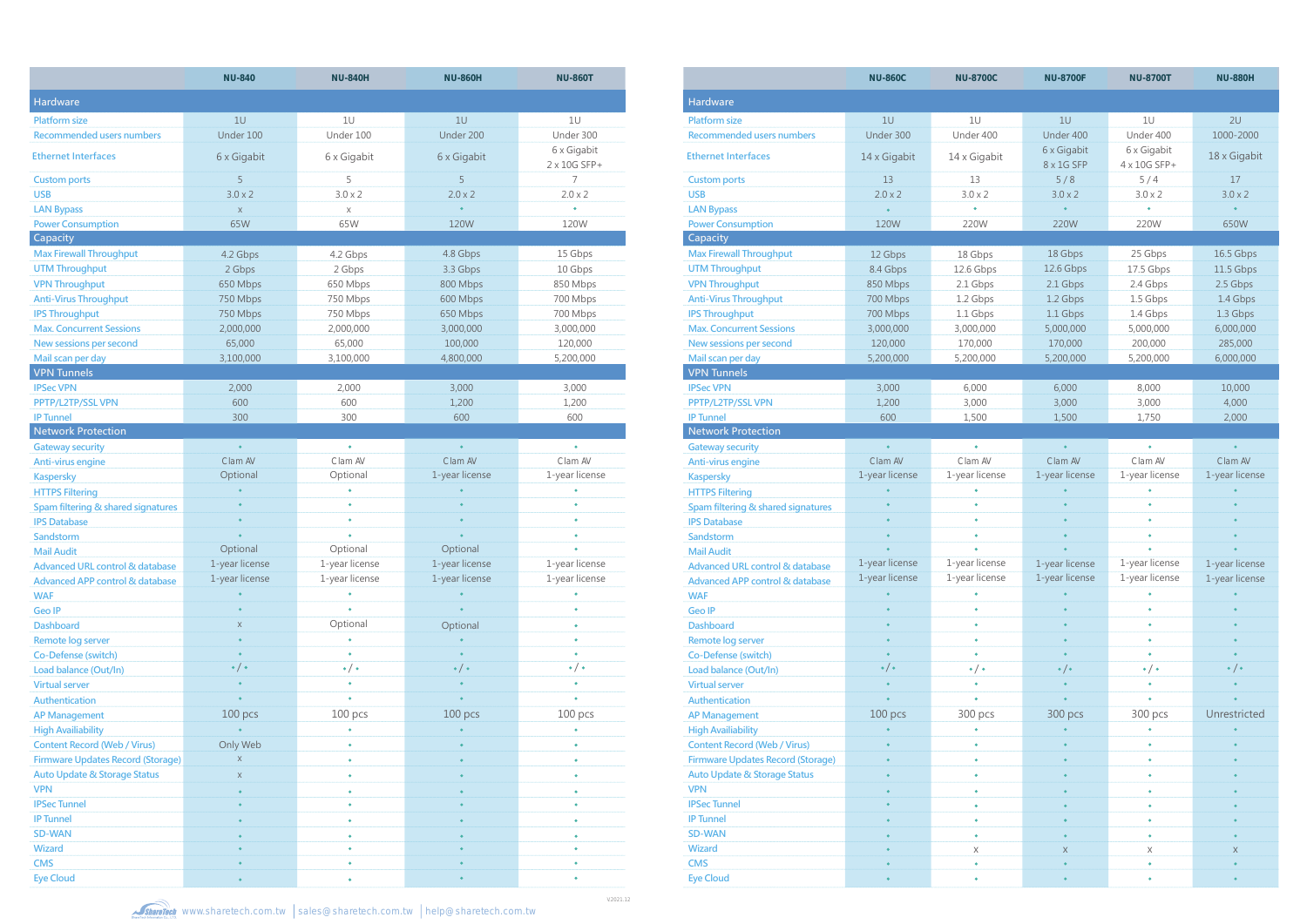#### **Anti-Virus**

Clam AV, a built-in a cross-platform anti-virus engine, can detect over millions of viruses, worms, and Trojans. Once suspicious emails are detected, the administrator can decide to delete or block them. Moreover, websites will be scanned once the function of anti-virus is enabled in policy. The NU Series contains 1-year Kaspersky license. Customers may renew the accurate and reliable Kaspersky anti-virus engine for their security needs.

#### **Anti-Spam and Shared Signatures**

The NU Series employs multi-spam filters: ST-IP Network Rating, Bayesian Filtering, spam characteristics filtering, fingerprinting, auto learning, and personal B/W list. It also gives administrators the flexibility to enforce custom filtering. These help industries create their database by importing the latest spam update. Following actions like forward, delete, quarantine can be taken on the mail identified as the spam. Moreover, the shared signatures mechanism shares a signature of an early receiver with the rest of the group so that higher spam detection accuracy can be obtained.

#### **Intrusion Prevention System (IPS)**

Built-in IPS inspects the packets from OSI layer 4-7 (transport to application layer) and blocks concealed malicious code and worms delivered in TCP/IP protocols. As soon as an attack is suspected, IT administrators will be notified immediately and later an extensive range of reports will be available for analysis. ShareTech regularly updates the predefined attack-signature database and makes it available as IPS security package.

#### **ShareTech Sandstorm Malicious Programs Filtering System**

To detect unknown attached files, such as file in Word, Excel, PowerPoint, PDF, ZIP or RAR format, ShareTech Sandstorm system will compare the suspicious files with our database. Threatening emails will be quarantined and will not have the opportunity to affect the operation of the email system.

#### **Co-Defense**

The NU Series can integrate switches into Co-Defense. The mechanism directly shuts down switch port of infected devices which will slow down internet traffics and helps administrators identify real-time problems, save recourses, and suspend malicious software spreading in the intranet via devices used at work and for other. By using TCP/IP packets capture, infected devices are efficiently located and their paths will be blocked until they return to normal.

#### **Advanced Application Control and Database**

To prevent data leakage and ensure regulatory compliance, access to unrelated applications during working hours should be controlled. The advanced application database contains 1000+ modernized applications like P2P, VOIP, GoToMyPC, Webpages, Games, Media Player, Bit Torrent, Foxy (Gnutella), stock market, Instant Messaging, Xunlei, Gator, Yahoo Manager, Virus and Malware, filename extension, Kazaa, Facebook, Zalo, etc. The NU Series contains 1-year application license. Customers may renew the license for an instantly updated database.

#### **Advanced URL Control and Database**

Advanced URL database collects millions of URLs and updates every period. All these URLs and their contents were analyzed and classified, including Pornography & Violence, Network & Cloud Service, Organizations & Education, Security Risks & Criminal, Life Information, and Others. IT administrators can block any category in the database with ease without entering keywords or desired URL addresses one by one. The NU Series contains 1-year URL license. Customers may renew the license for an instantly updated database.

#### **Central Management (CMS, Eye Cloud, and AP management)**

CMS designed for multi-site network security appliances deployments allows administrators to remotely restart, reboot, and monitor devices. Moreover, Eye Cloud, a cloud service platform, provides users friendly interface to support instant equipment maintenance and management. It is an all-inclusive solution to monitor various networking appliances deployed in either external or internal networks. When an anomaly occurs, administrators will be notified of the problem.

#### **Log Analysis and CEF format**

Most organizations and businesses are required to do data logging and log analysis as part of their security and compliance regulations.The NU Series provides log analysis that helps in reducing problem diagnosis, resolution time and ineffective management of applications and infrastructure. Common Event Format (CEF) format is supported and administrators can view the logging using a log management solution like Graylog.

## Next-Gen UTM Features

| <b>User Name</b> | IP             | <b>Sessions</b> | <b>Upload (bits)</b> | Download (bits) | <b>Record</b> |
|------------------|----------------|-----------------|----------------------|-----------------|---------------|
| PFTFR-H55M-UD2H  | 192.168.186.50 | 178             | $\Omega$             | 0               | Record        |
| 192.168.186.70   | 192.168.186.70 | 107             | $\Omega$             | $\Omega$        | Record        |
| 192.168.189.29   | 192.168.189.29 | 83              | 22.38K               | 33.4K           | Record        |
| <b>SVNCS</b>     | 192.168.189.21 | 78              | 2.7K                 | 910             | Record        |
| 192.168.189.19   | 192.168.189.19 | 65              | $\Omega$             | Ω               | Record        |